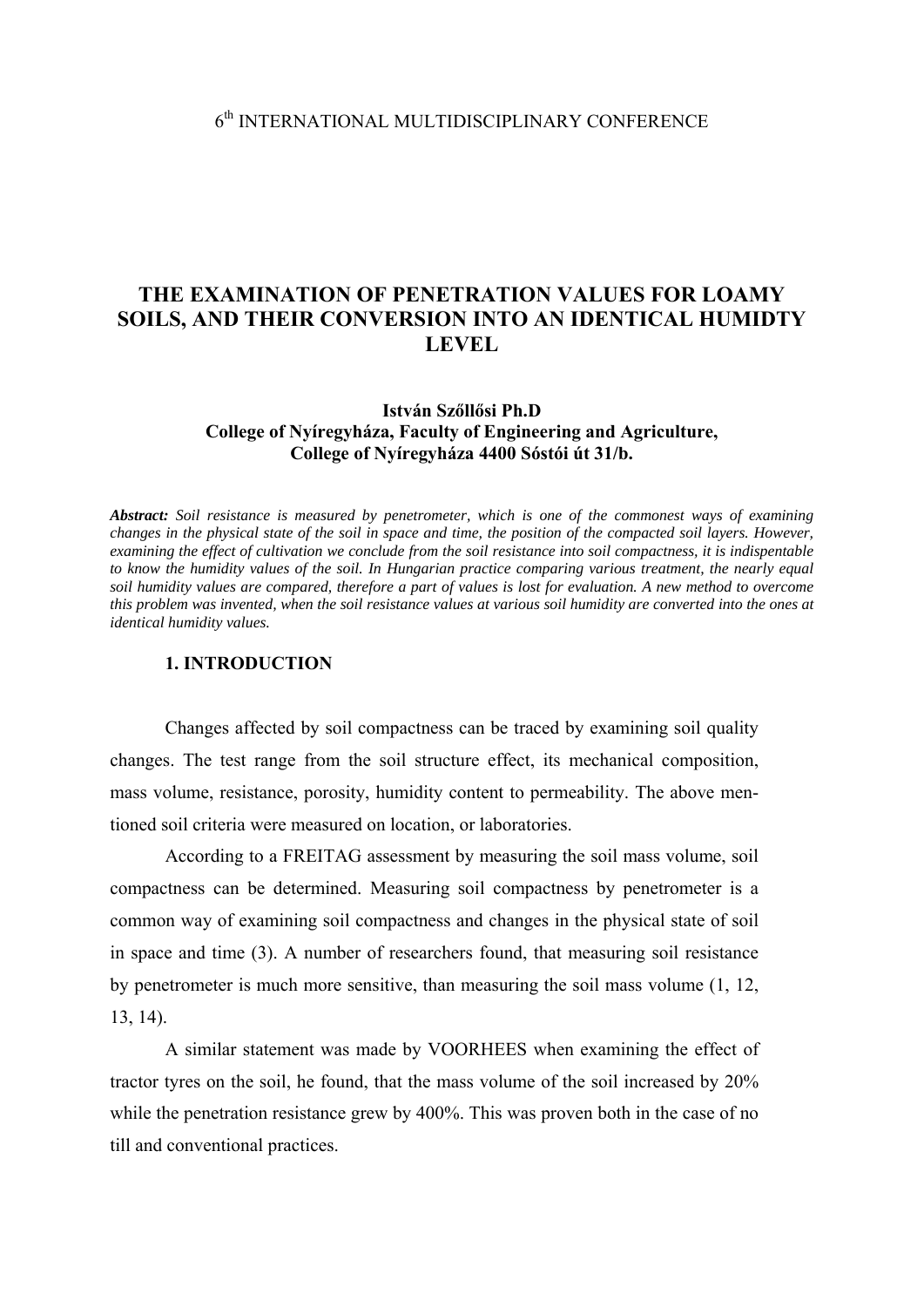There were significant differences of soil resistance values related to various cultivation techniques, while there were no considerable differences in the mass volume of the soil (7, 11, 18). However, when examining the effect of the various cultivation forms, it is impossible to come to a conclusion and define soil resistance values without the knowledge of soil humidity. Various soil resistance values can't be compared at various soil humidity values (8, 9, 19). Therefore a number of researchers to avoid the effect of varying soil humidity content on soil resistance, compared the effect of tillage on soil compactness at a humidity content, filled to the arable land water capacity. This method has a lot of disadvantages. It is difficult and time consuming to fill up the comparable levels to the same humidity levels in case of various tillage practices.

At a humidity content which is close to the water capacity of the arable land, the soil resistance differences related to various tillage will be less, than in the case of dry soils, so it is difficult to demonstrate them.

In Hungary when comparing different cultivations, the soil resistance values measured at the same humidity values are compared. Thus, some measured values are lost for evaluation  $(2, 6, 15)$ .

The team of environmental techniques at the College of Nyíregyháza has been engaged in studying the correlation between the mechanical and physical system of the soil and the soil cultivating aggregates. As a result of our research work a new way of comparing the soil resistance values belonging to various soil humidity content at the same humidity values was introduced.

A number of measurement series covering the whole vegetation period made possible to determine those connections, which are necessary for conversion. An openair measuring system was created by Professor Sinóros-Szabó Botond.

#### **MATERIAL AND METHOD**

The determination of correlation between the soil resistance and soil humidity values were conducted in the "open air" measuring system.

The measuring system consists of 90 m long space, which is 2x1 m in diameter, separated by a concrete wall with drain pipes to measure the amount of water flowing through the pipes from a certain soil section.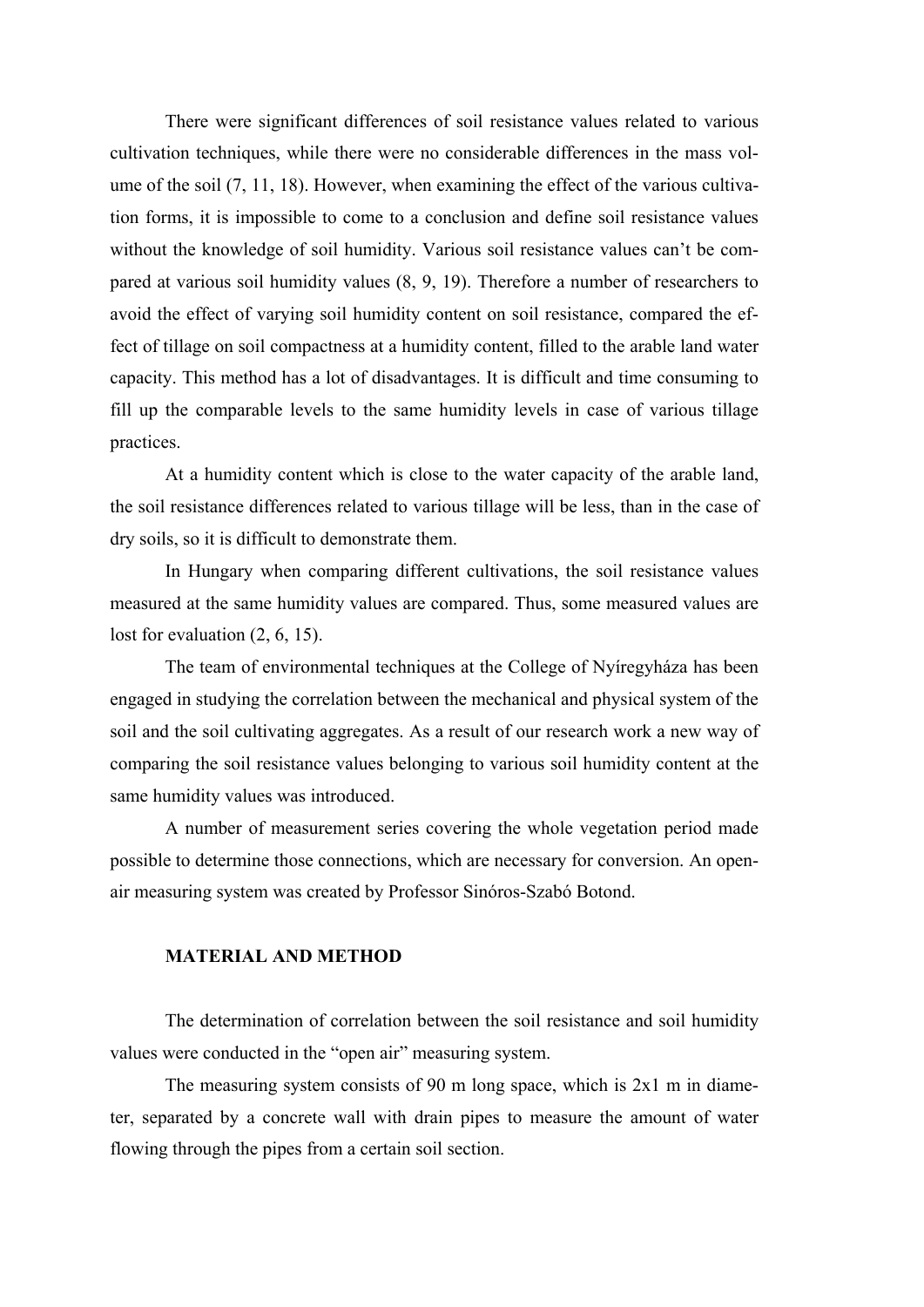A loamy soil from Megyaszó-Újvilágtanya area was filled into a 20 m long section of the measuring system. The soil from the arable land preserved its original quality and depth when it was placed in the measuring system, separated from other soils. A natural settlement of the soil occurred by the time the tests were started without any land cultivation. The duration of settlement lasted for 3 years. The soil in the measuring system had different layers, but was homogeneous in its area, which was proven by the 3t measuring system. During the vegetation period (March to October) there were 36 measurements made in an even distribution within  $1 \text{ m}^2$ . The soil resistance and humidity values were measured by the 3T soil tester. The equipment measures soil resistance up to 60 cm soil depth at every 1 cm sections (in KPa) and soil resistance (arable land water capacity, pF 2,5 mass volume %).

The RAM stores the data and they can be transferred into computer by interface (16, 17). To process the data an Excel table operating program was used. Along with soil resistance and humidity measurements the mass volumes values up to 0-60 cm in every 10 cm layer were determined. The mass volume values were measured in samples of original structure. The samples were in  $100 \text{ cm}^3$  containers each layer in 3 succession. The mass volume was measured after drying it in a drying equipment from the mass of the dried soil and the volume of the container.

#### **ACHIEVEMENTS**

The firs step was to determine the function connections between the soil resistance and soil humidity (Table 1.).

Table 1.

Equations of functions fitted to the soil resistance and humidity values measured in loamy soil layers at every 10 cm.

| Depth<br>$\lceil$ cm $\rceil$ | <b>Mass</b><br>volume<br>values<br>$(g/cm^3)$ | Equation              | $\mathbf R$ | P(F)         | P(t)         |
|-------------------------------|-----------------------------------------------|-----------------------|-------------|--------------|--------------|
| $5-10$                        | 1,15                                          | $y=80,173x^{-0.9174}$ | 0,8942      | ${}< 0,0001$ | ${}< 0,0001$ |
| $10 - 20$                     | 1,17                                          | $y=111,63x^{-0,9813}$ | 0,9380      | ${}< 0,0001$ | ${}< 0,0001$ |
| $20 - 30$                     | 1,20                                          | $y=216,13x^{-1,1142}$ | 0,9403      | ${}< 0,0001$ | ${}< 0,0001$ |
| $30 - 40$                     | 1,22                                          | $y=136,54x^{-0,9695}$ | 0,9573      | ${}< 0,0001$ | ${}< 0,0001$ |
| $40 - 50$                     | 1,32                                          | $y=306,34x^{-1,1151}$ | 0,9611      | ${}< 0,0001$ | ${}< 0,0001$ |
| 50-60                         | 1,27                                          | $y=139.58x^{-0.9400}$ | 0,9700      | ${}< 0,0001$ | ${}< 0,0001$ |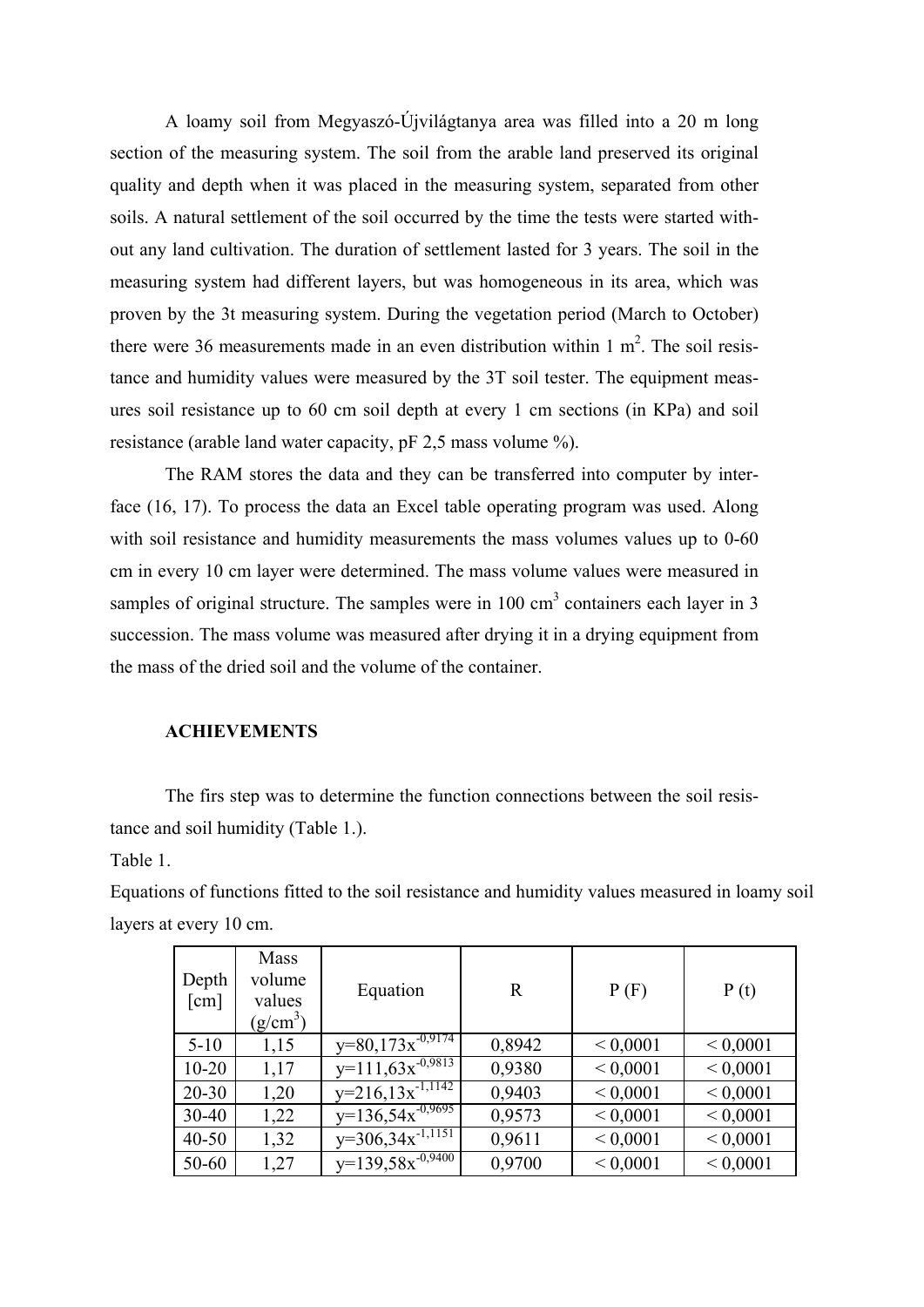$y =$ soil resistance [MPa];  $x =$ soil humidity [pF 2,5 tf<sup>%</sup>]; p(F) = the significance of regression;  $p(t)$  = significance of paremeters

In the measured humidity range the power functions of negative exponent can be attached to the spreads in all layers. The conversion of soil resistance values at various humidity values into identical ones was carried out by using certain functions. As under cultivated soil conditions lesser and greater mass volume values can be measured in the open air measuring system, the number of functions was extended to further mass volume values  $(1,05; 1,1; 1,4; 1,5)$ . Figure 2 shows the method of converting the soil resistance values at various humidity values into identical ones.

As the figure demonstrated, if 4,3 MPa is measured at 50% humidity value, then at the same point, 5,4 MPa at 40% humidity volumes will be the corresponding figures. The process of conversion is seen in the figure. Starting from a point determined by humidity and soil resistance values we find the nearest function (in this case  $p = 1,32$  g/cm<sup>3</sup>) by using a computer, then we come to the intersection of 40 mass volume% humidity value. So an estimated amount of soil resistance increase is obtained, to which the distance from the original point function is added – so we get new soil resistance value.



Figure 1. The method of converting the soil resistance values at various humidity values into identical humidity values.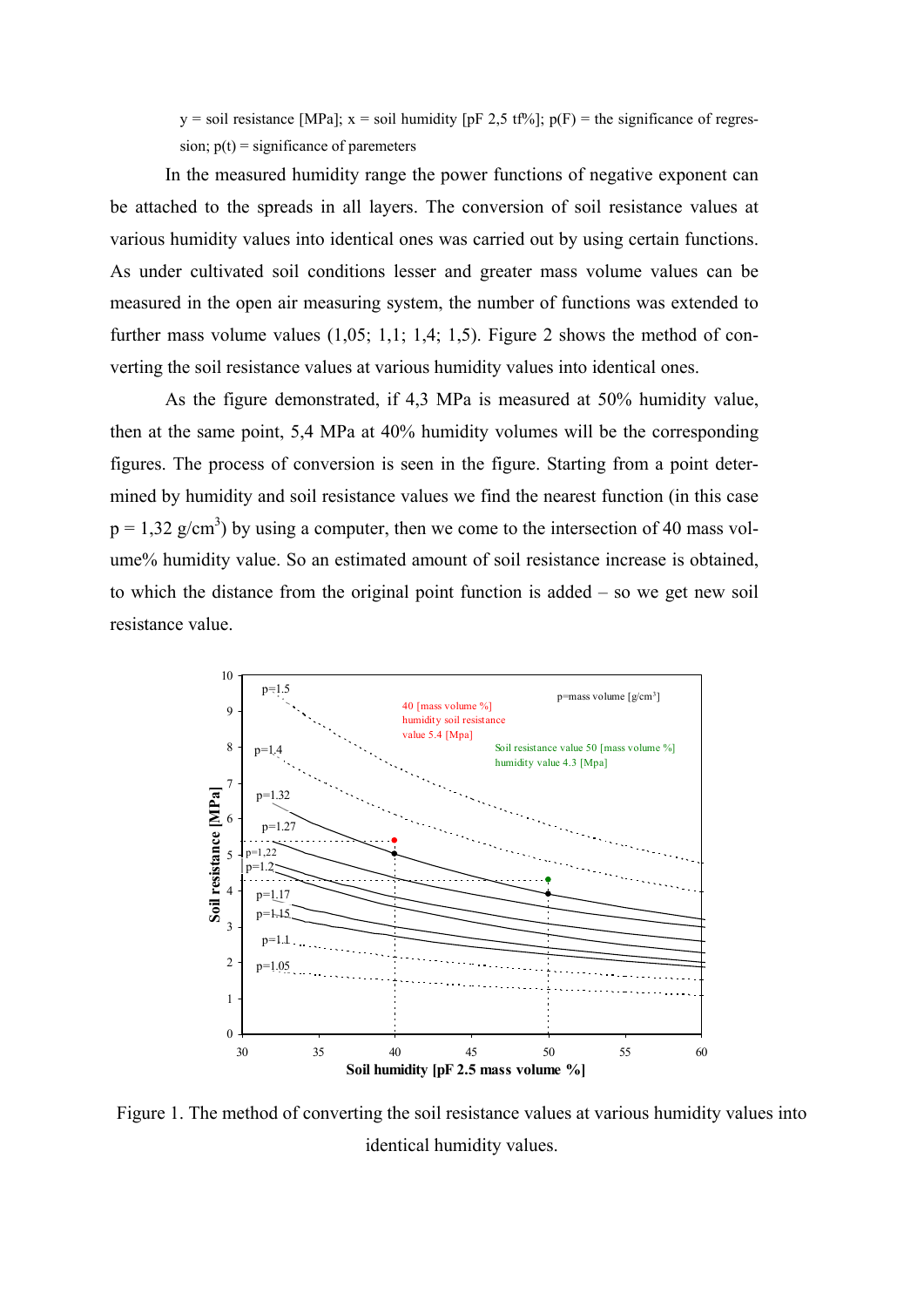### **CONCLUSION**

From the above mentioned can be seen, that if the effect of various practices on soil compactness is demonstrated by soil resistance values, then the humidity values affect them considerably. Therefore the differences of the soil humidity values must be considered when making comparative analysis. The computer program of our team is capable of doing it for clay soils.

## **REFERENCES**

- 1. Bauder, J. W., Randall, G. W., Swann, J. B. Effect of four continuous tillage systems on mechanical resistance of clay loom soil. Soil. Sci. Soc. Am. J. 45. 802-806. 1981.
- 2. Birkás, M., Appearance of soil compactness in Hungary. The possibilities of prevention and elimination. Doctoral thesis, H.A.S., Gödöllő, 2000
- 3. Cassel, D. K., Raczowski, C. W., Denton, H. P., Tillage effects on corn production and soil physical conditions. Soil. Sci. Soc. Am. J. 59. 1436-1443., 1995
- 4. Dougles, J. T., Jarvis, M. G., Howse, K. R., Goss, M. J., Structure of silty soil in relation t management. Journal of Soil. Sci. 37. 137-151., 1986
- 5. Freitag, D. R., Methods of measuring soil compaction. In: Compaction of agricultural soils. Szerk. Barnes, K. K. Carleton, W. M., Taylor, H. M. Throckmorton, R. I. Vanden Berg. G. E. ASAE monograph, 47-103. 1971
- 6. Gyuricza, Cs., The adaptation of polinominal regression in statistical evaluation of soil resistance, 3. 301-311, 1998
- 7. Hill, R. L., Curse, R. H., Tillage effects on bulk density and soil strength of two Mollisoils, Soil. Sci. Soc. Am. J. 49. 1270-1273, 1985.
- 8. Kiss, Zs. P., The effects of agricultural tyres on the physical condition of the soil, Ph.D thesis, Debrecen, 2002.
- 9. Kocsis, I., Daróczi, S., Czinkóczky, M., Nagy, J., Measurement of soil humidity on meadow. Conventional stock breeding, Conference on production, Edited by Vinczeffy I., Debrecen, 75-84, 1992.
- 10. Koole, A. J., Kuipers, M., Agricultural soil mechanics. Springer Verlag, Berlin, 236, 1983.